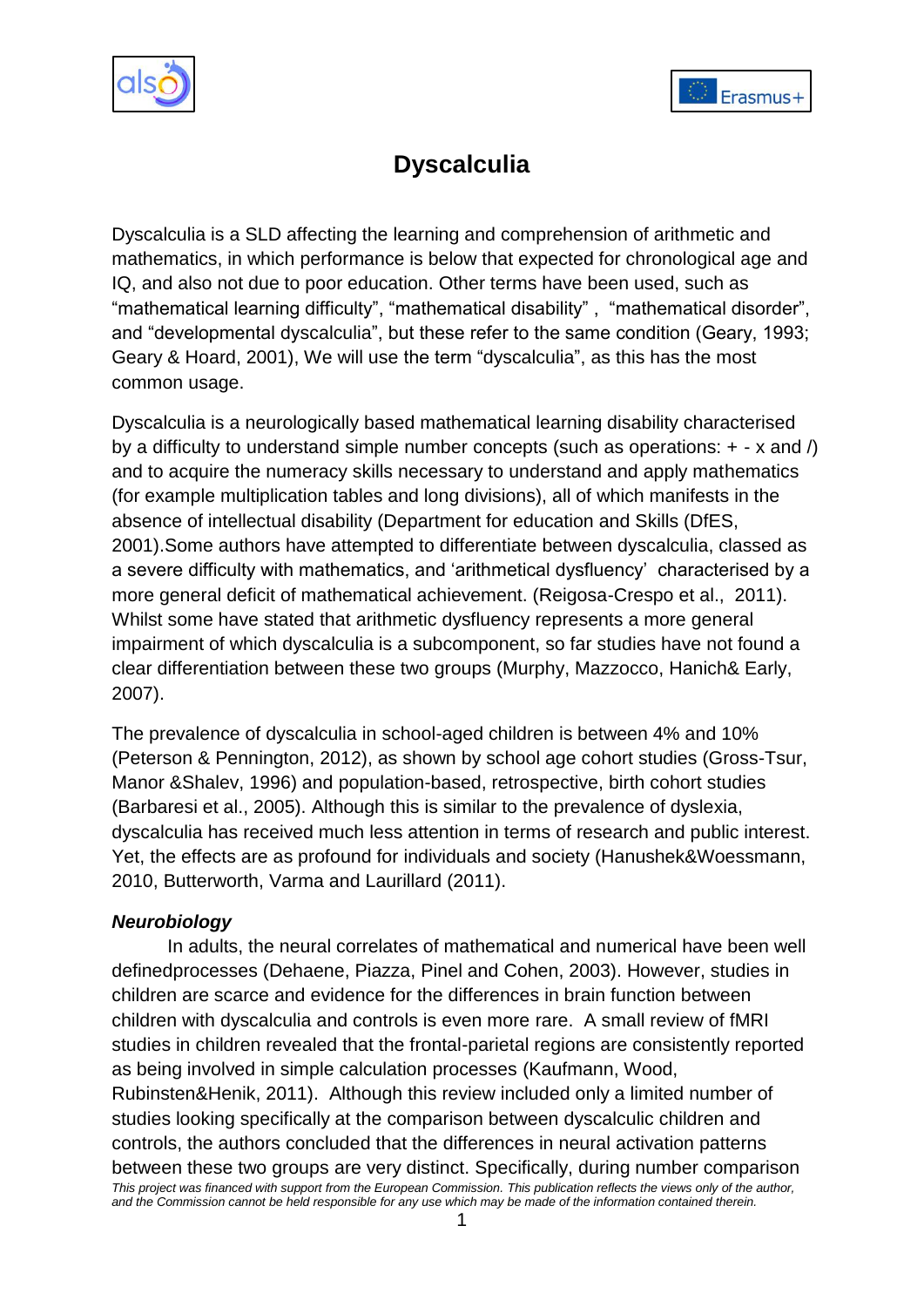



tasks, children with dyscalculia display a reduced activation of the bilateral interparietal sulci (IPS) (Mussolin et al., 2010; Rykhlevskaia, Uddin, Kondos, & Menon, 2009). However, a study by Price et al. (2007) found that the abnormal activation pattern were inthe rightIPS - not in the left. There is supporting evidence from TMS studies which have found that interrupting activity in the right parietal area in participants without any problems in numerical comprehension results in behaviours similar to those encountered in dyscalculia (Cohen et al 2007). Additionally, children with dyscalculia have been shown to recruit distributed brain regions possibly pointing towards a compensatory strategy and display a deficit recruitment of frontal brain regions (Kaufman et al. ;2011; Mussolin et al.,2010; Price et al., 2007).

#### *Genetic*

The role of heredity in the development of mathematical skill was proposed early on (Kosc, 1974). Support for this hypothesis comes from twin studies which show that in 58% of monozygotic and 39% of dizygotic twins, both siblings are diagnosed with dyscalculia (Alarcon, Defries, Gillis Light, & Pennington, 1997). Even non-twin siblings of children with dyscalculia are at an increased risk of mathematical disability, up to tenfold greater than in the general population (Shalev et al., 2001). Some chromosome disorders are also associated with dyscalculia, such as Williams syndrome (Paterson, Girelli, Butterworth, & Karmiloff-Smith, 2005) and Turner"s syndrome(Butterworth et al., 1999).Molko et al. (2003) have reported abnormalities in the right IPS in people with Turner syndrome, who have particular difficulties with subtraction and large numbers. They suggest that at least in the context of Turner syndrome, abnormal IPS structure may result from an X-linked gestational problem.

#### *Environmental*

Parenting environment has also been highlighted as contributory factor in the acquisition of numeracy and mathematics. Studies assessing children and parents attitudes to learning mathematics found that parent"s apprehension in relation to mathematical tasks influences their child's approach to such activities (Young-Loveridge, 1989); Aning and Edwards, 1999). In highlighting guidelines for the interventions in dyscalculia, Hannell (2005) states that parents can enable children"s learning by promoting a positive attitude towards mathematics. Socio-economic status has also been linked to challenges in learning mathematics (Sammons et al., 2002).

## **Interventions**

*This project was financed with support from the European Commission. This publication reflects the views only of the author, and the Commission cannot be held responsible for any use which may be made of the information contained therein.* Since dyscalculia is a brain-based disorder, interventions trying to address these deficits should be derived from a very specific understanding of cognitive deficits and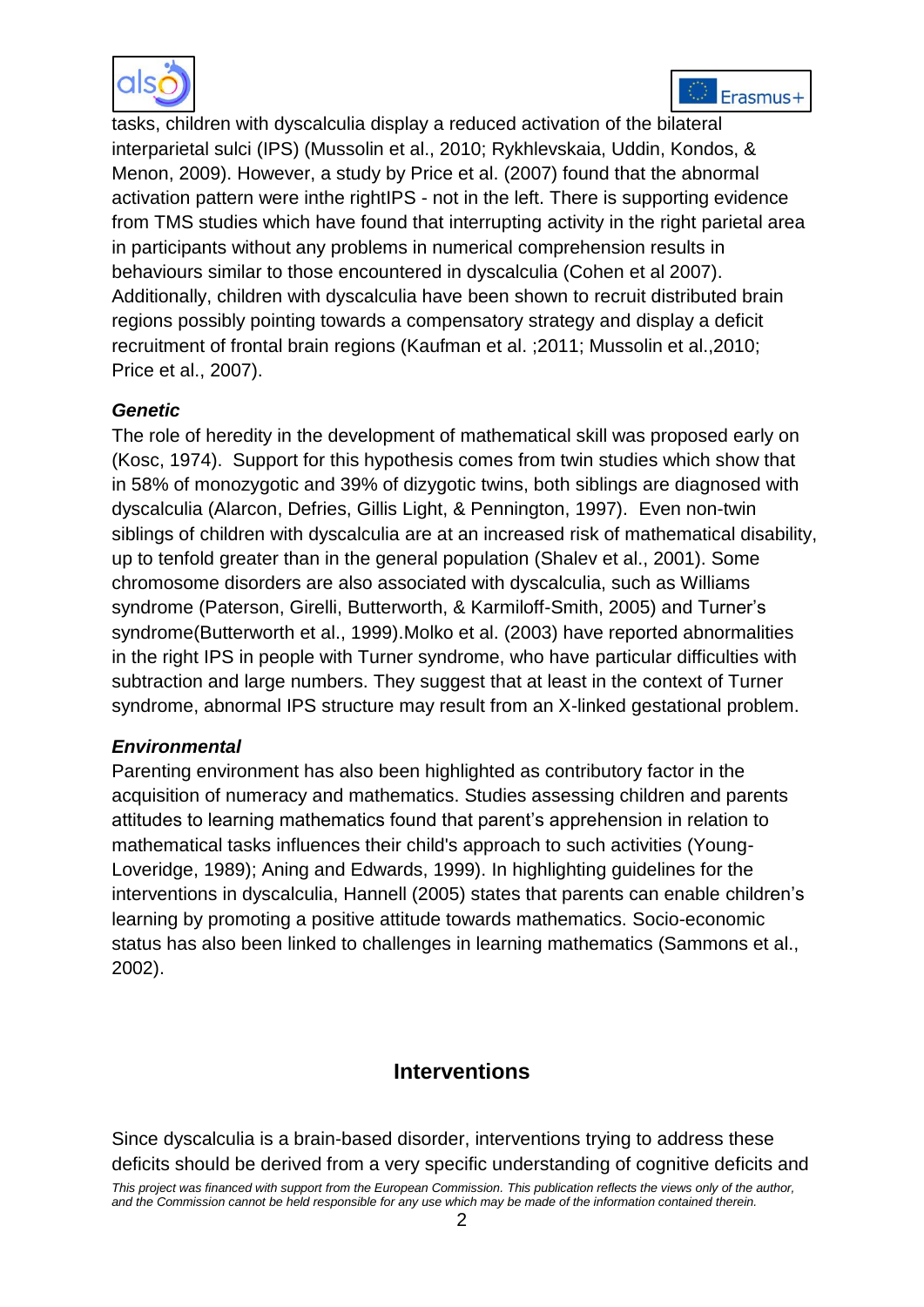



neuronal abnormalities. Such understanding should equally concern individuals that have to action interventions, such as administrators, parents and teachers (Goswami, 2006), as well as researchers that hope to develop them. It has already been highlighted that one of the most pertinent ways to drive research forward in this field is through interdisciplinary collaborations (Kroeger, Brown & O'Brien, 2012). Butterward and Laurillard (2010) present a broad interdisciplinary strategy for the development of such interventions (Figure 1), this emphasises the cyclical nature of interaction between the different disciplines that call equally contribute to development of targeted interventions.



Fig. 1 Interdisciplinary strategy in the Centre for Educational Neuroscience. Solid lines indicate established interdisciplinary connections. Dashed line represents the contribution cognitive neuroscience makes in this study on pedagogic design. The *dotted line* indicates the way in which the behavioural data, in the form of neural changes resulting from intervention, can now be used to inform the neuroscience

In the following section we will review strategies known to benefit children with dyscalculia whilst also highlighting the cognitive factors they relate to. Both individual factors such as learning styles and maths anxiety as well generic impairments such as language, visuospatial and memory deficits will be mentioned.

#### *Learning styles*

*This project was financed with support from the European Commission. This publication reflects the views only of the author, and the Commission cannot be held responsible for any use which may be made of the information contained therein.* Whilst children with dyscalculia will display a range of learning styles, Kay and Yeo (2003) suggest that dyscalculic learners are more likely to display a more sequential learning style (i.e. "inchworm" approach). When analysing a problem, inchworms will tend to focus on the parts rather than on the whole, they might constrain focus by using a single method, work in serially forward ordered steps and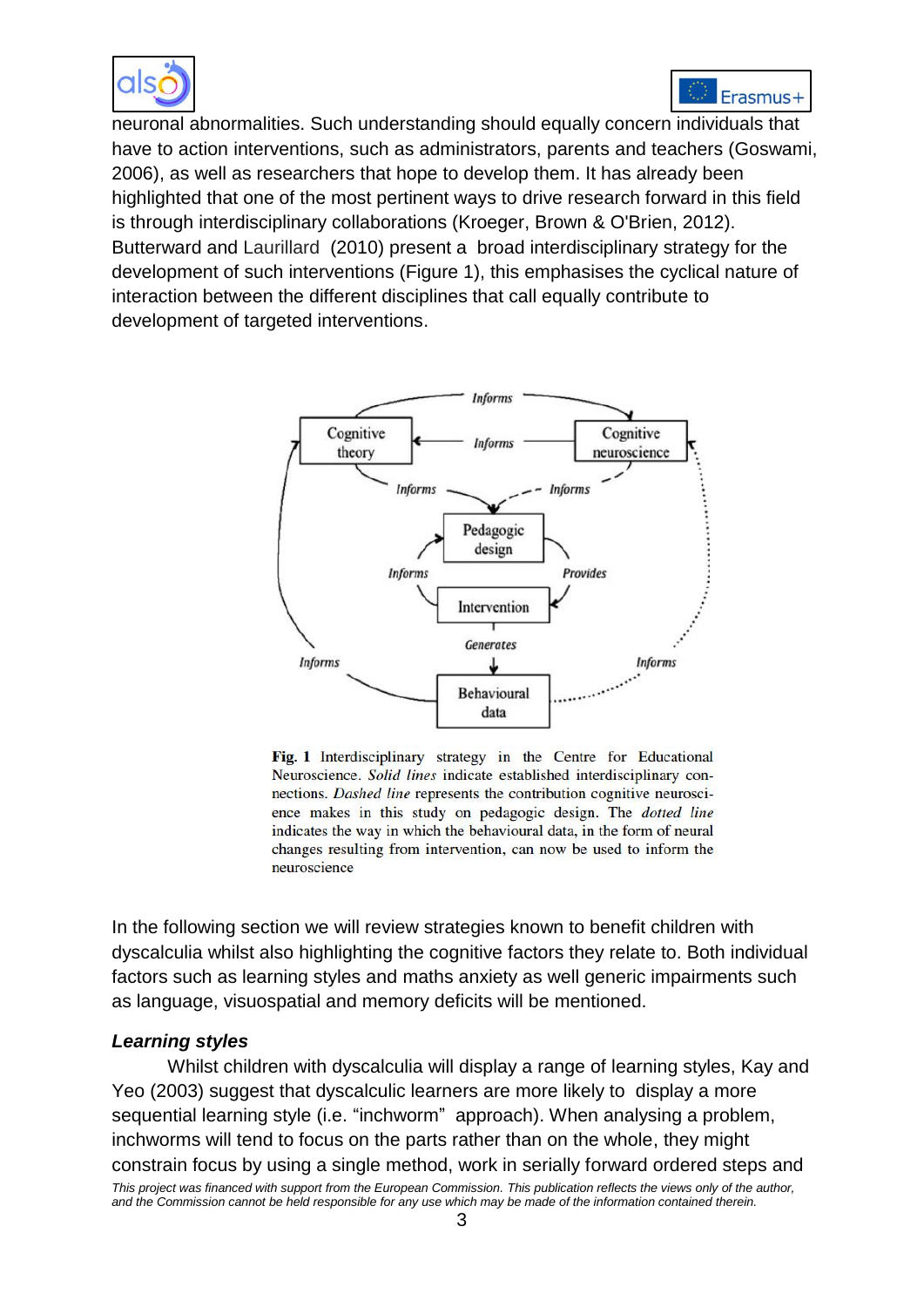



writing down information rather than using mental calculations. Inchworms will also tend to work mechanically and not understand procedures or values of numbers ( Marolda& Davidson,2000).

This suggests that children with dyscalculia will have a preferred way of working. An awareness of learning styles can help structure and personalise interventions, but teaching strategies should not be solely focused on one style. Chin (2001) suggests that at first a child should be taught using their preferred style in order to avoid failure, but once confidence is achieved it is advisable that teaching should make use of complementary strategies. In this particular case, children should be taught to expand their focus when solving problems by being introduced to different methods in order to enhance the understanding of numbers and relationships. Children with dyscalculia are comfortable with the familiar, so any such strategies should be introduced gradually.

#### *Maths anxiety*

Dyscalculia can have detrimental impact on children's emotional attitude towards mathematics. The difficulties children encounter might affect their confidence and hence their motivation to participate successfully in activities that involve mathematics. Children with dyscalculia have been shown to display anxiety when confronted with mathematical tasks(Rubinsten&Tannock, 2010). Maths anxiety is defined broadly as a negative affective response to mathematics experienced when required to solve a mathematical problem (Tobias &Weissbrod, 1980).

In order to help learners overcome maths anxiety, effective interventions need to foster self-confidence. Hannell (2005) recommendsample opportunities to successfully practice a skill, by ensuring the level of difficulty of a problem matches the student's ability, and allowing children to select the level of difficulty they feel comfortable with. Additionally, in order to motivate students, the purpose and usefulness of mathematics should be emphasised by including activities that connects mathematics to everyday life such as counting change and going groceryshopping (Geist, 2010; Sun &Pyzdrowski, 2009; Jackson, 2008). However these must be appropriate to students life in order to be effective. Wadlington and Wadlington (2008) suggest that in order to combat maths anxiety, it is equally important to encourage students to celebrate success and allow them to map their own progress by providing chat and graphs.

Individual differencesin learning and emotional styles as highlighted above, accentuate the need to target interventions toward a child"s particular difficulties (Dowker, 2009). Individualised interventions have indeed been found to be highly effective; however a meta-analysis of single-subject design interventions in participants with learning difficulties, including dyscalculia, found that the particular method of intervention largely determines the degree of effectiveness (Swanson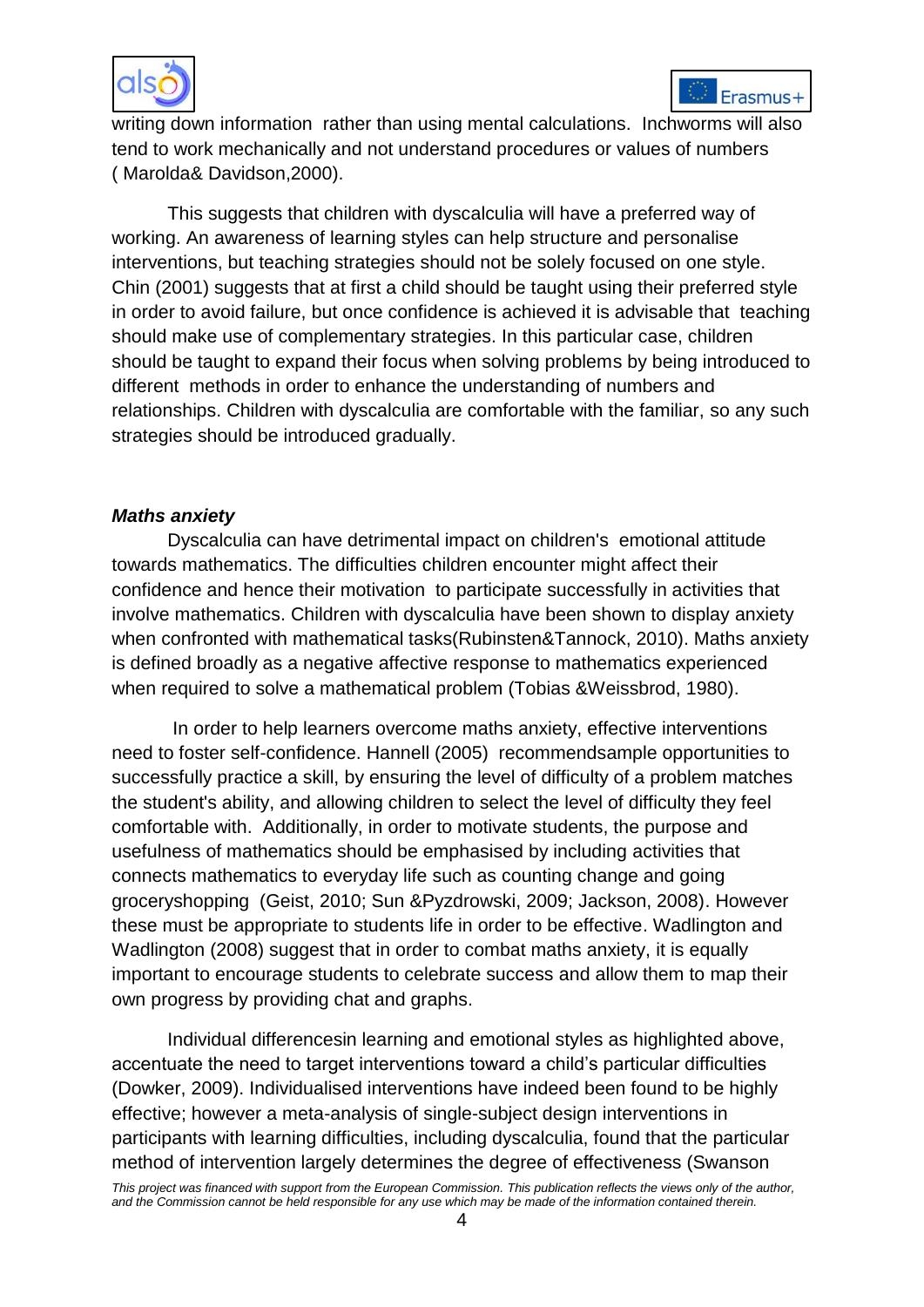



&Sachse-Lee, 2000). For example, interventions that explicitly conveyed how and why a particular strategy was being used were more successful than interventions in which the strategies being used were passively communicated. Furthermore, the effectiveness of individualised interventions have also been found to dependent on the availability of specialised training available to teaching staff (Dowker, 2009). Another downside of individualised interventions might be that they have the potential to be lengthy, although, Dowker (2009) suggests that they do not need to be very time-consuming or intensive to be effective.

#### *Languageimapirment*

Mathematical thinking is greatly intertwined with language ability. This hypothesis is supported in equal measures by neuroimaging studies which have shown that numerical tasks also activate language areas (Cipolotti, &Harskamp, 2001),by developmental studies showing that counting works are necessary for counting further than four ( Gelman&Gallistel, 1978), and most interestingly by cultural studies which have found that Amazonian cultures which lack words for exact numbers larger than 5 have difficulties representing such numbers (Gordon , 2004).Although there are authors that challenge this view by highlighting that whilst language facilitates numerical concepts it does not necessarily underpin it (Gelman& Butterworth, 2005), language ability should be taken into account when developing interventions dyscalculia,as the disorder often occurs in concurrence with disturbances in the field of language (Silver, Pennett et al 1999 - Stability of arithmetic disability subtypes)

For children with dyscalculia this implies that they may not understand the language they recite and that they may not be able to use internal language to help with mathematics (Hannell, 2005). This constitutes a substantial challenge in the development of dyscalculia interventions. In order to address these deficit and enable students to communicate effectively in relation to mathematics,Wadlington and Wadlington (2008) suggest that new terms should always be explained using concrete material in order to make number concepts meaningful. Students should also be allowed to develop their own dictionaries in order to illustrate new terms. As language disability might also impair dyscalculic children's ability to monitor thinking and learning through internal language-related thinking, interventions should prompt students to write in a journal entries in order to allow them to make sense of their successes, difficulties and thought processes(Wadlington and Wadlington (2008).

#### *Visuospatial imapirment*

*This project was financed with support from the European Commission. This publication reflects the views only of the author, and the Commission cannot be held responsible for any use which may be made of the information contained therein.* Deficits in visuo-spatial skills have also been associated with dyscalculia (Geary, 2004; Szucs, Devine, Soltesz, Nobes& Gabriel, 2013). Children with dyscalculia have been found to perform worse than controls on tests of attention and visual-spatial processing (Shalev, Auerbach, and Gross-Tsur, 1995; Lindsay,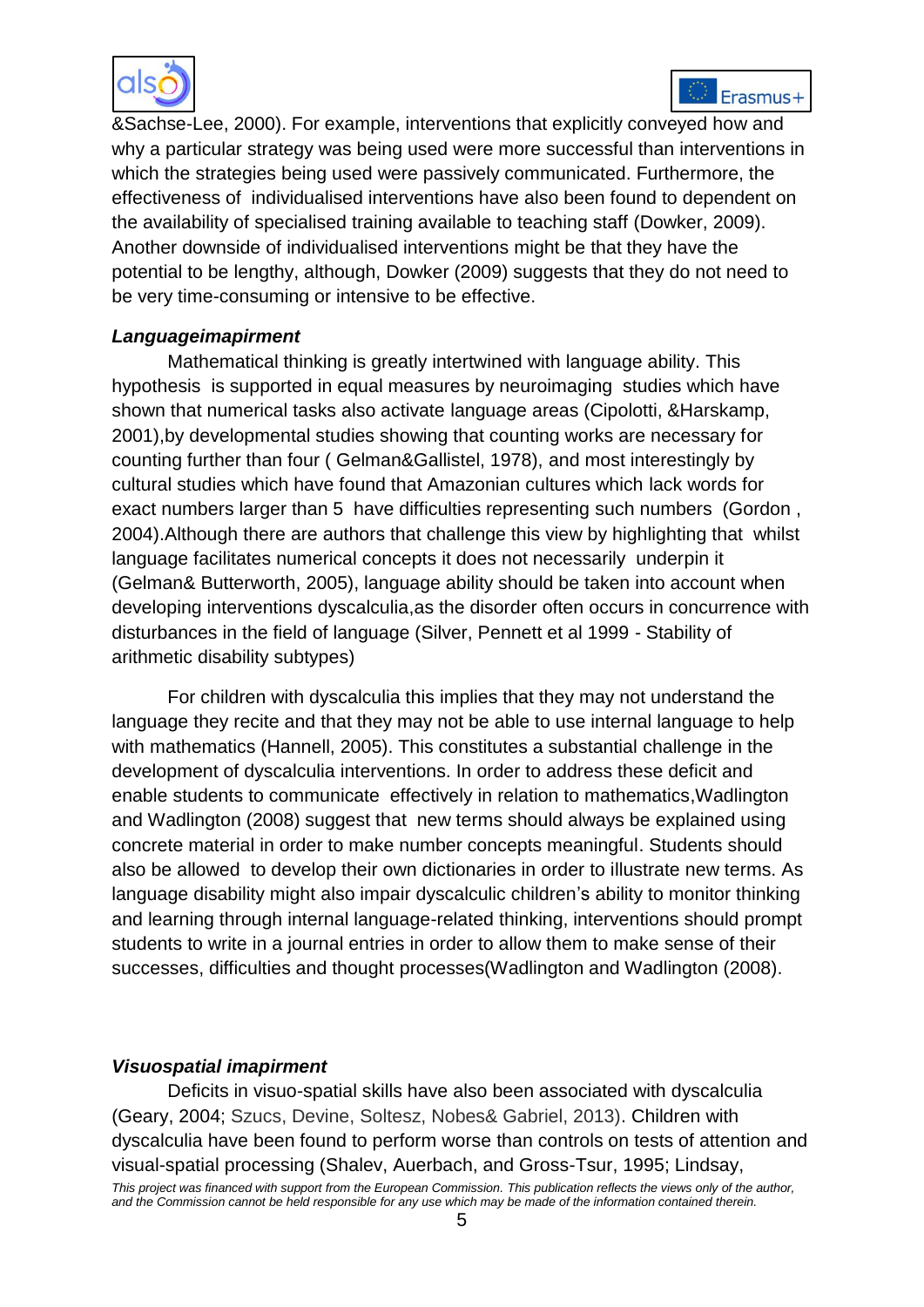

Tomazic, Levine, and Accardo, 2001). Recently a study by Crollen and Noel (2015), compared children with high and low visual spatial ability,and found that those with low abilities performed worse in relation to basic numerical processing tasks such as number-to-position task which assesses the understanding of representations of numerical value. Consequently, children with dyscalculia may display a deficit concerning calculations which require logic dependent on holistic, spatial reasoning. As part of his Dyscalculia Toolkit, Bird (2013), suggests the use of Cuisenaire Rods in order to emphasise the relationships between numbers and therefore facilitate the construction of a coherent number system.

Visuospatial impairment in children with dyscalculia also means that they will have difficulty with shape and space. For example they might struggle with 2D representations of 3D shapes, and may find it difficult to copy or draw shapes accurately. In order to support drawing, Dowker (2009) recommends activities such as joining dots and modelling in plasticine and the use of specialist equipment when drawing e.g. rulers, templates, curves. Additionally 3-D shapes should always be presented in conjunction with 2-D representations.

#### *Memory impairment*

Multiple studies have established that children with dyscalculia experience memory deficits (Wilson and Swanson, 2000; Geary, 2004). These deficits relate to working memory as well as long-term memory. Working memory refers to the temporal capacity to process and store information. Poor working memory implies that children with dyscalculia might struggle with following instructions and as a result will need to rely on finger based representations in order to keep track of what they are doing whilst performing calculations(Hannell, 2005). They may also find it difficult to keep focused, so they will struggle to recite multiplication tables as it is easy for them to forget the sequence that they follow (Hannell, 2005). Ways to address shortages in working memory require the use of strategies and equipment which limit the requirements placed on memory during problem solving, such as calculators, concept cards, and maths videotapes (Nolting ,2000). The DynamoMaths programme (Esmail, 2008), accounts for working memory impairments by using instructions which are short, simple and repeatable (i.e. the child can listen to instructions whenever they want), and by clear providing instant feedback in order to hold the students attention and by using an uncluttered display.

Dyscalculic students also experience difficulties with long term memory imp[lying s that they struggle with remembering written symbols and correct application of procedural rules. Dowker and Morris (2014) suggest in order to reinforce learning , students should be reminded at the beginning of each session and also reminded briefly but frequently of what they had previously achieved.

*This project was financed with support from the European Commission. This publication reflects the views only of the author, and the Commission cannot be held responsible for any use which may be made of the information contained therein.*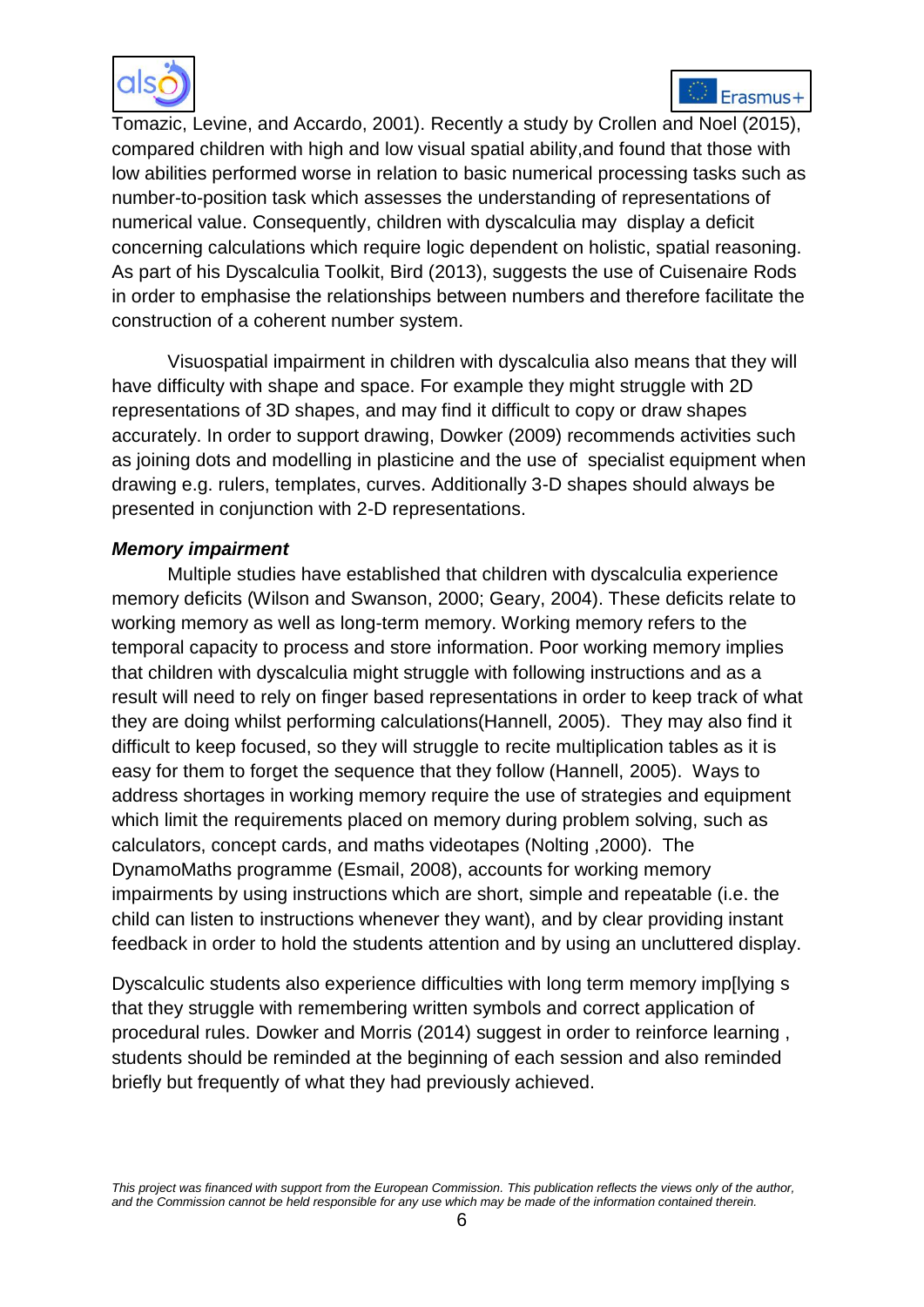

#### *Dyscalculia guidance summary*

Based on the cognitive principles highlighted above the consensus on guidelines for effective intervention in dyscalculia can be summarized as follows:

- 1. Interventions should be personalised according to individual needs
- 2. Instructions should be simple and well organised
- 3. Initially, abstract concepts should be made concrete
- 4. Big concepts should be broke down into smaller parts and introduced step by steps
- 5. Ample time should be allowed for students to practice new concepts, ideally students should be allowed o decide when they are comfortable to move on. Speed should not be emphasised until facts are mastered.
- 6. Provide pictures, graphs, charts and encourage drawing the problem in order to enable visualization of problems.
- 7. Provide real life examples relevant to the student's age and experiences
- 8. Provide immediate feedback and opportunities for students to revise their answer.
- 9. Allow students to communicate about mathematics in multiple ways, be it orally or through journal entries.
- 10. New vocabulary should be adequately explained

These guidelines are supported by the Department for Education and Skills (DfES, 2001).

## **Benefits of digital technologies**

Interventions for children with dyscaculia have traditionally used small teacher student groups , the most popular being Numeracy Recovery (Dowker, Hannington& Matthew, 2000) and Catch Up Numeracy (Holmes &Dowker, 2013) as well as pen and paper games and toolkits (Hanell 2005; Brid, 2013) . In recent times however computerised technologies have radically changed the way children acquire information (Christakis, Ebel, Rivara& Zimmerman, 2004). As a consequence interventions for dyscalculia are moving towards digitised alternatives.

Although not specifically directed towards children with dyscalculia, computerassisted mathematical interventions for school children have been proven to be effective since the 1960's. A review by Rasanen, Salminen, Aunio, Wilson and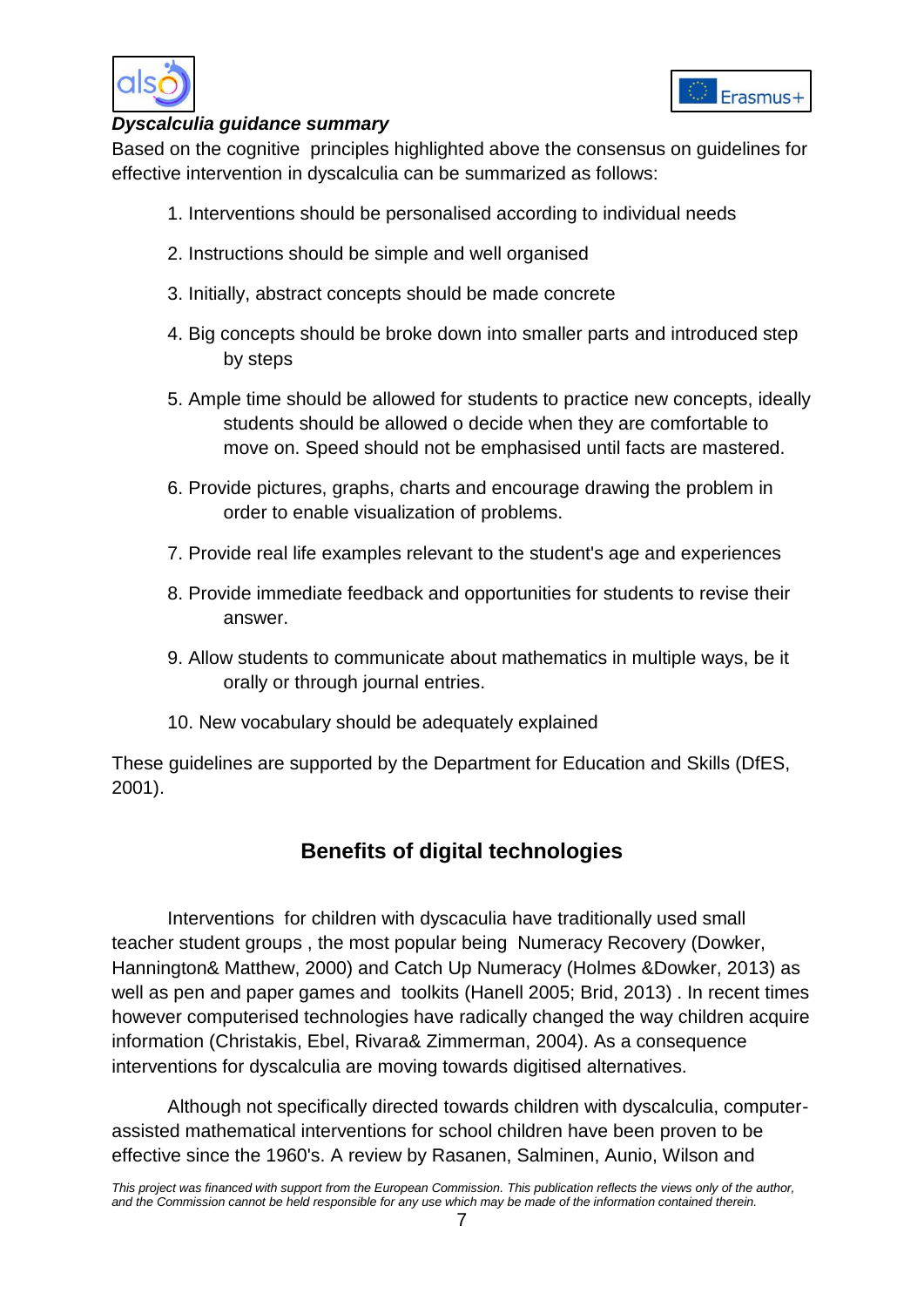



Dehaene (2009) found that computer assisted interventions have seen shown to be especially effective in primary grade because they can improve children's early mathematical knowledge by enhancing counting skills, numeral recognition, numerical concept learning.

As highlighted in the previous section, in order to be effective, interventions for dyscalculia have adhered to specific guidelines, and digital environments have been shown to mould very well with these requirements (Butterworth &Laurillard, 2010). Computerised technologies can easily be personalised to individual's needs while also enabling a self-paced learning approach which allows the individual ample opportunity for repeated practice. Additionally, digital programmes can be administered in private, so that students can manage math anxiety by making use of a threat-free tolerant approach. The flexibility to manipulate digital objects inherent in computer assisted technologies also allows students to experience multisensory instructions, which are especially important in dyscalculia (Clements, 2000) - and not provided by paper and pencil.

#### *Examples of digital interventions which could be of help in dyscalculia*

Although a range of interventions for improving mathematics ability are currently commercially available, a review of interventions for low mathematical ability found that only a small proportion of interventions are underpinned by strong neuroscience or cognitive research (Kroeger, Brown and O'Brien, 2012).The review further highlighted that only a quarter of interventions were supported by empirical evidence . Furthermore, whilst they are developed on principles known to benefit children with dysalculia, most current digital interventions are not necessarily targeted directly towards children with dyscalculia, but towards a more general group of children that present with difficulties in acquiring mathematical skill. Table 1 presents currently available programs that are based on empirical evidence and that also integrate, at least partly a digital component. The list includes both teacher led and classroom independentprogrammes.

*This project was financed with support from the European Commission. This publication reflects the views only of the author, and the Commission cannot be held responsible for any use which may be made of the information contained therein.*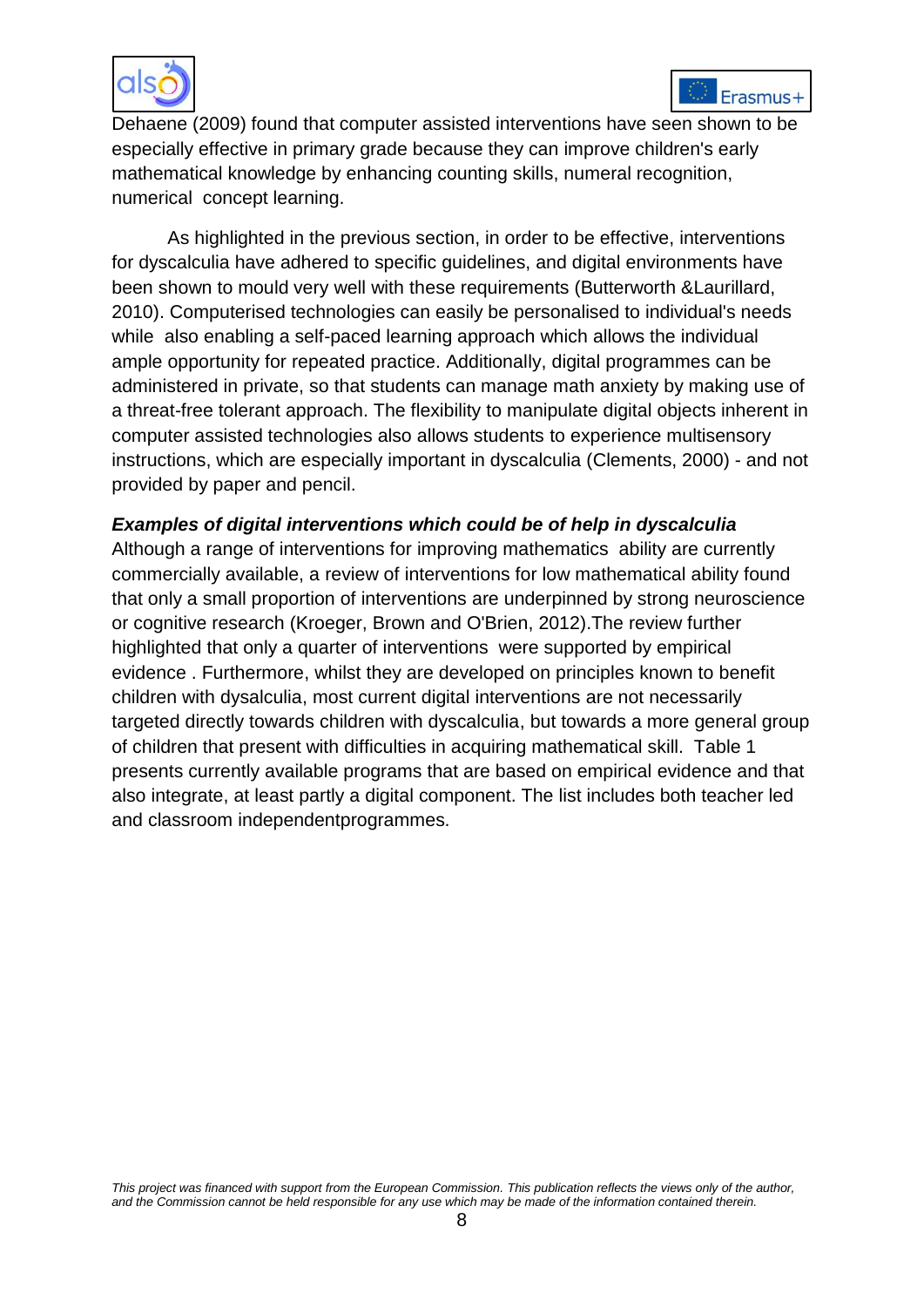



#### **Table 1**. List of currently available evidence based intervention programmes designed for children with difficulties in acquiring mathematical skill.

| Intervention                                                                                                                    | Target<br>population  | Focus                                                                                      | Description                                                                                                                                                                                                                                                                                                                                                                                                                                                           | Features                                                                                                                       |
|---------------------------------------------------------------------------------------------------------------------------------|-----------------------|--------------------------------------------------------------------------------------------|-----------------------------------------------------------------------------------------------------------------------------------------------------------------------------------------------------------------------------------------------------------------------------------------------------------------------------------------------------------------------------------------------------------------------------------------------------------------------|--------------------------------------------------------------------------------------------------------------------------------|
| The Number<br>Race<br>(Wilson et al.,<br>2006)                                                                                  | Age 4 to 8            | Focuses on<br>number formats.<br>counting and<br>simple e<br>additions and<br>subtractions | Free adaptive software programme<br>based on neuroscience findings related<br>to the numerosity system in the<br>interparietal sulci. The task requires<br>students to select the larger of two<br>arrays of dots focussing initially on<br>large differences and moving on to<br>smaller differences as the student is<br>successful.                                                                                                                                | Adjusts level of difficulty to<br>match learner's performance<br>Stepwise approach                                             |
| Graphogame -<br>Math<br>(Numerate)                                                                                              |                       | Focuses on<br>number<br>comparison and<br>number symbols                                   | Finnish adaptive game based which<br>aims to target the inherent system for<br>representing and manipulating sets in<br>the interparietal sulci. Task requires the<br>comparison of visual arrays of object,<br>focusing initially on small sets which<br>can be counted, and moving on to tasks<br>which require comparison processes<br>and knowledge of verbal numerical<br>labels.                                                                                | Informational feedback<br>Stepwise approach                                                                                    |
| Fluency and<br>Automaticity<br>through<br>Systematic<br>Teaching with<br>Technology<br>(FASTT Math)<br>(FASTT Math,<br>$n.d.$ ) | Grades 2<br>to $12$   | Focuses on<br>developing<br>fluency with<br>basic<br>mathematical<br>operations            | Programme which includes series of<br>engaging and motivating math<br>games which focus on the relationship<br>between numerical symbols and their<br>associations with verbal<br>representations. By personalising<br>learning material the programme<br>determines the level of automaticity<br>and builds on existing declarative<br>knowledge so that students can practice<br>just their newly learned and fluent facts<br>and therefore helps build confidence. | Controlled response times<br>Personalised learning path<br>Includes educator components                                        |
| Number Worlds<br>(Griffin, 2004)                                                                                                | Pre-K to<br>8th grade | Focuses on<br>teaching<br>mathematical<br>concepts                                         | Interactive teacher-led group<br>instructional programme aims to<br>engage students in mathematical<br>thinking by helping them develop an<br>understanding of the meaning behind<br>quantities. Tasks involve interactive<br>games such as building blocks<br>activities and strategic digital<br>modelling as well as digital game<br>boards for group interaction.                                                                                                 | Individualised approach<br>Adresses changes in working<br>memory by offering ample<br>practice opportunities<br>Weekly planner |

*This project was financed with support from the European Commission. This publication reflects the views only of the author, and the Commission cannot be held responsible for any use which may be made of the information contained therein.*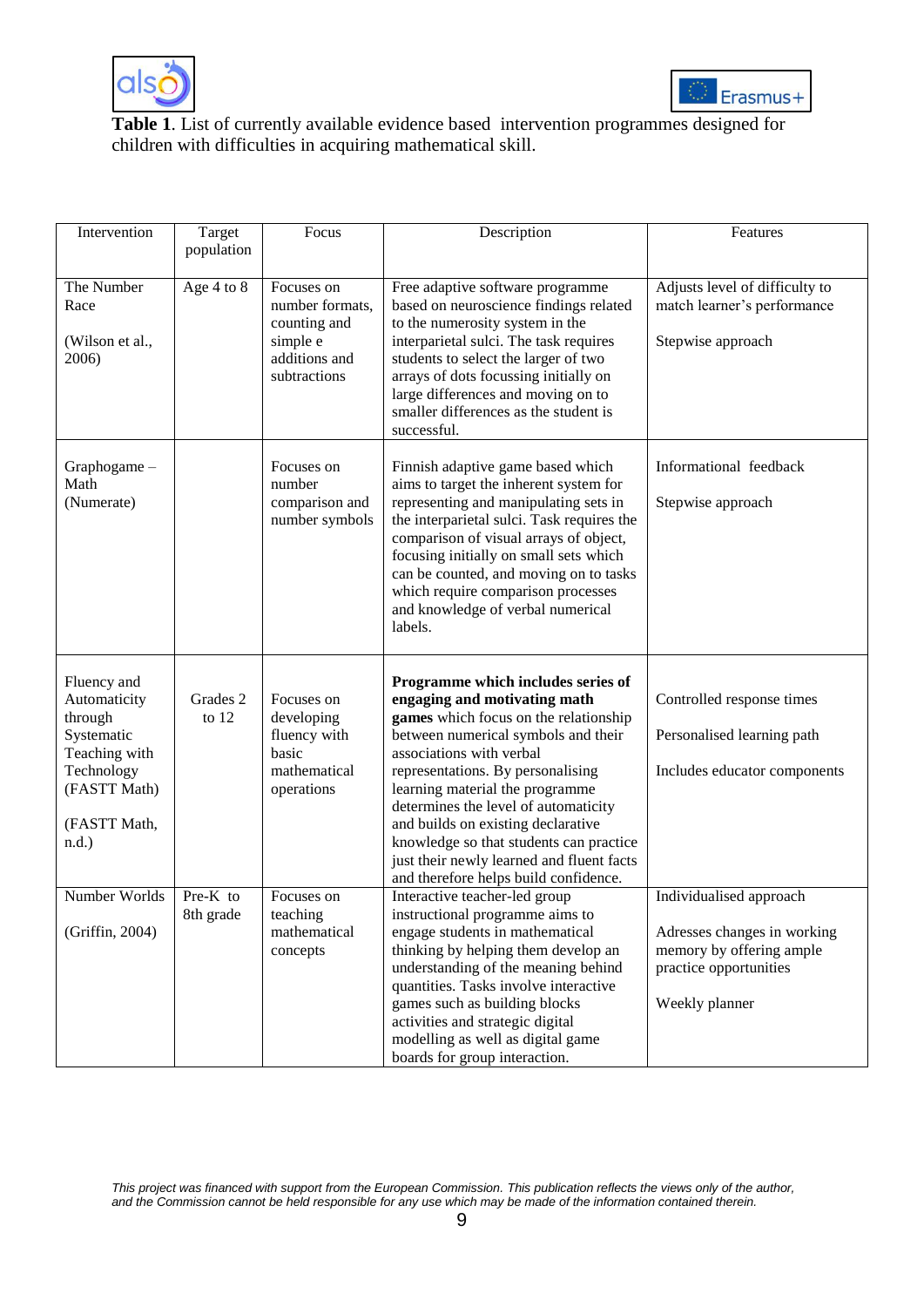|                                                                                             |                     |                                                                                                                   |                                                                                                                                                                                                                                                                                                                                                                                                                                                                                                                                                 | Erasmus+                                                          |
|---------------------------------------------------------------------------------------------|---------------------|-------------------------------------------------------------------------------------------------------------------|-------------------------------------------------------------------------------------------------------------------------------------------------------------------------------------------------------------------------------------------------------------------------------------------------------------------------------------------------------------------------------------------------------------------------------------------------------------------------------------------------------------------------------------------------|-------------------------------------------------------------------|
| Accelerated<br>Math<br>(FASTT Math,<br>$n.d.$ )                                             | Grades 1<br>to $12$ | Magnitude<br>comparison and<br>estimation tasks<br>Automaticity of<br>fact retrieval<br>Multidigit<br>computation | Daily progress-monitoring software<br>tool that can be used in conjunction<br>with any core curriculum. It allows<br>teachers to differentiate instructions<br>based on student's needs. Based on an<br>initial diagnostic assessment the<br>software generates learning objectives<br>specifically aimed at the student's<br>needs. Based on personalised<br>objectives the programme then<br>generates individualized paper-and-<br>pencil worksheet of practice problems<br>which once completed and scanned and<br>scored by the programme. | Personalized pacing<br>Goal setting feature<br>Immediate feedback |
| Tom's rescue<br>(de Castro,<br>Bissaco.<br>Panccioni,<br>Rodrigues &<br>Domingues,<br>2014) |                     | Arithmetical<br>operations,<br>number<br>sequences,<br>visual<br>reasoning,<br>geometric<br>shapes                | Uses a virtual environment in 18<br>computer games which aim to confront<br>children with fun situational problems<br>in order to stimulating reasoning in<br>children and generating positive<br>attitudes towards mathematics.<br>All games are developed based on a<br>storyline in order to promote child<br>interaction whilst also addressing<br>specific cognitive skills such as<br>working memory and spatial reasoning                                                                                                                | Use of virtual environment<br>Playful setting                     |

### **References**

Alarcón, M., DeFries, J. C., Light, J. G., & Pennington, B. F. (1997). A twin study of mathematics disability. Journal of Learning Disabilities, 30(6), 617-623.

Anning, A. & Edwards, A. (1999) Promoting Learning from Birth to Five. Buckingham: Open University Press.

Barbaresi, W. J., Katusic, S. K., Colligan, R. C., Weaver, A. L., & Jacobsen, S. J. (2005). Math learning disorder: Incidence in a population-based birth cohort, 1976–82, Rochester, Minn. Ambulatory Pediatrics, 5(5), 281-289.

Bird, R. (2013). The Dyscalculia Toolkit: supporting learning difficulties in maths. Sage.

Butterworth, B., &Laurillard, D. (2010). Low numeracy and dyscalculia: identification and intervention. ZDM, 42(6), 527-539.

Butterworth, B., Grana, A., Piazza, M., Girelli, L., Price, C., & Skuse, D. (1999). Language and the origins of number skills: karyotypic differences in Turner's syndrome. Brain and Language, 69(3), 486-488.

*This project was financed with support from the European Commission. This publication reflects the views only of the author, and the Commission cannot be held responsible for any use which may be made of the information contained therein.*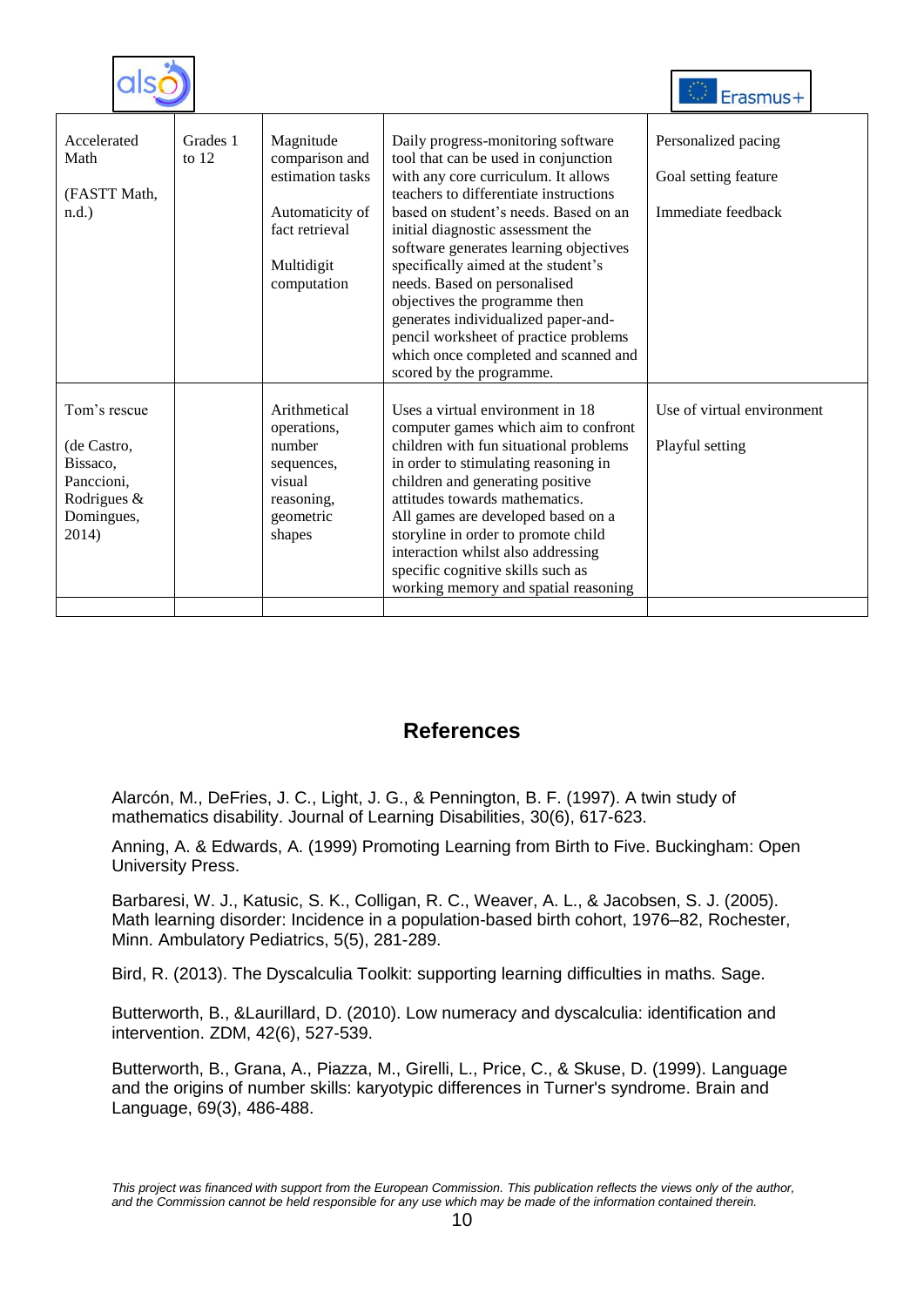



Butterworth, B., Varma, S., & Laurillard, D. (2011). Dyscalculia: from brain to education. science, 332(6033), 1049-1053.

Chin S. (2001) Learrning Styles and Mathematics in Peer, L., & Reid, G. Dyslexia: Successful inclusion in the secondary school. Routledge.

Christakis, D. A., Ebel, B. E., Rivara, F. P., & Zimmerman, F. J. (2004). Television, video, and computer game usage in children under 11 years of age.The Journal of pediatrics, 145(5), 652-656.

CIPOLOTTI, L., and VAN HARSKAMP, N.J. Disturbances of number processing and calculation. In F. Boller and J. Grafman (Eds.), Handbook of Neuropsychology, 2001, Elsevier Science Ltd, Amsterdam.

Clements, D. (2000). Translating lessons from research into mathematics classrooms: Mathematics and special needs students. Perspectives, 26(3), 31–33

Crollen, V., & Noël, M. P. (2015). Spatial and numerical processing in children with high and low visuospatial abilities. Journal of experimental child psychology, 132, 84-98.

de Castro, M. V., Bissaco, M. A. S., Panccioni, B. M., Rodrigues, S. C. M., & Domingues, A. M. (2014). Effect of a virtual environment on the development of mathematical skills in children with dyscalculia.

Dehaene, S., Piazza, M., Pinel, P., & Cohen, L. (2003). Three parietal circuits for number processing. Cognitive neuropsychology, 20(3-6), 487-506.

Department for Education and Skills: 2001, Guidance to support pupils with dyslexia and dyscalculia (DfES 0521/2001). DfES, London

Dowker, A. (2009). What works for children with mathematical difficulties? The effectiveness of intervention schemes.

Dowker, A., & P., Morris (2014) Targeted intervention for children with difficulties in learning mathematics .In The Routledge International Handbook of Dyscalculia and Mathematical Learning Difficulties , Chinn, S. (Ed.).. Routledge.

Dowker, A., Hannington, J., & Matthew, S. (2000). Numeracy recovery: A pilot scheme: Early intervention for young children with numeracy difficulties.[Online] Available: www. tirp. org/pub/acadpub. Dowker2000. pdf.

Esmail (2008). Working memory, dyscalculia and Dynamo Maths. Retrieved at http://www.dynamomaths.co.uk/dyscalculia-workingmemory.html

FASTT Math. (n.d.). Response to intervention: An alignment guide for FASTT Math. New York: Scholastic, In

Geary, D. C. (1993). Mathematical disabilities: Cognition, neuropsychological and genetic components. Psychological Bulletin, 114, 345–362

Geary, D. C., & Hoard, M. K. (2001). Numerical and arithmetical deficits in learning-disabled children: Relation to dyscalculia and dyslexia. Aphasiology, 15(7), 635–647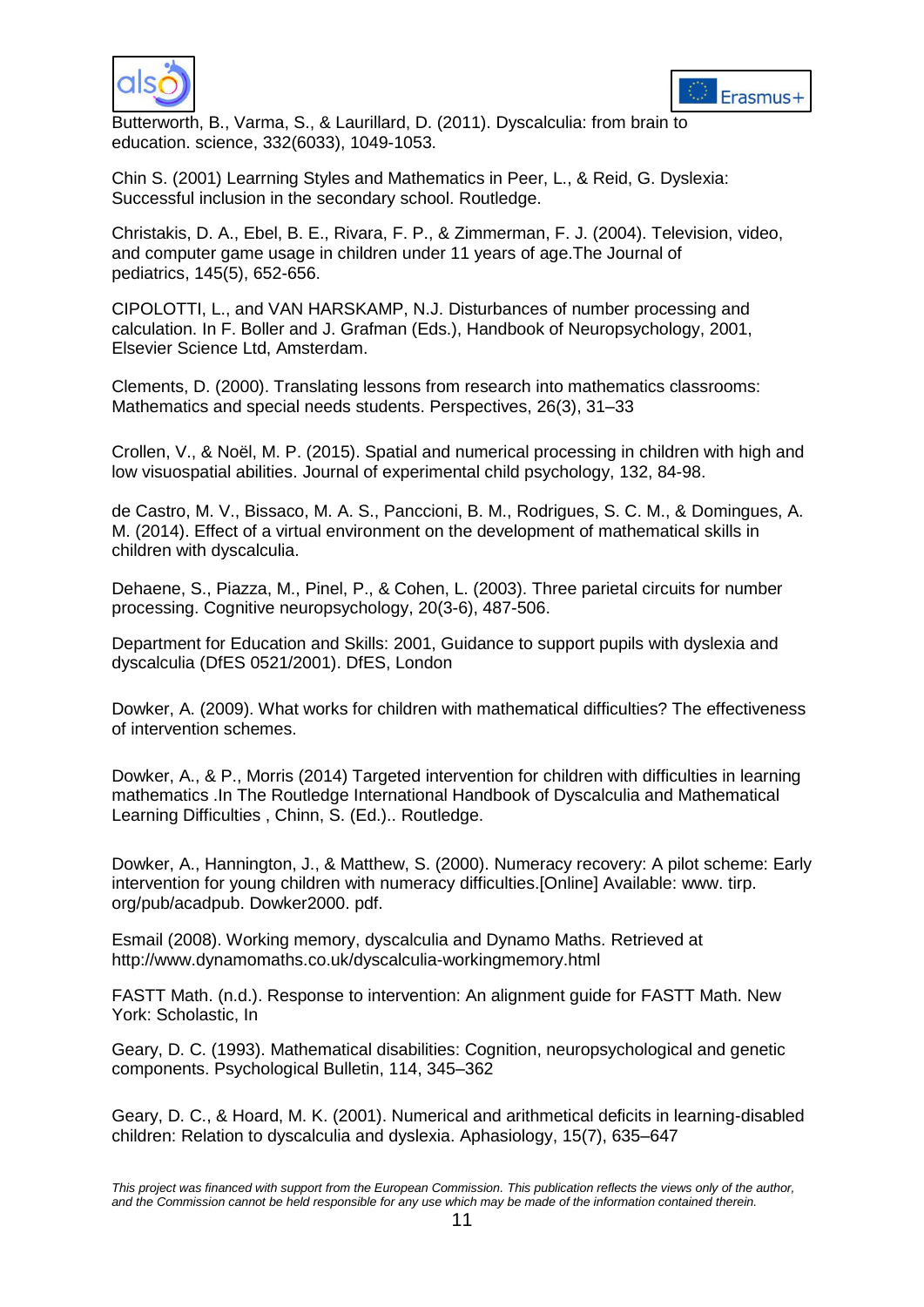



Geist, E. (2010). The anti-anxiety curriculum: Combating math anxiety in the classroom. Journal of Instructional Psychology, 37(1), 24.

Gelman, R., & Butterworth, B. (2005). Number and language: how are they related?. Trends in cognitive sciences, 9(1), 6-10.

Gelman, R., & Gallistel, C. R. (1986). The child's understanding of number. Harvard University Press.

Gordon, P. (2004). Numerical cognition without words: Evidence from Amazonia. Science, 306(5695), 496-499.

Goswami U (2006), "Neuroscience and education: from research to practice?" Nat Rev Neurosci 7(5):406-11

Griffin, S. (2004). Number worlds: A research-based mathematics program for young children. Engaging young children in mathematics: Standards for early childhood mathematics education, 325.

Gross‐Tsur, V., Manor, O., &Shalev, R. S. (1996). Developmental dyscalculia: Prevalence and demographic features. Developmental Medicine & Child Neurology, 38(1), 25-33.

Guidance for Dyscalculia (n.d.). Retrieved from [http://www.mathematicshed.com/uploads/1/2/5/7/12572836/guidance\\_dyscalculia.pdf](http://www.mathematicshed.com/uploads/1/2/5/7/12572836/guidance_dyscalculia.pdf)

Hannell, G. (2005) Dyscalculia: Action Plans for Successful Learning in Mathematics. London: David Fulton

Hanushek, E. A., & Woessmann, L. (2010). The High Cost of Low Educational Performance: The Long-Run Economic Impact of Improving PISA Outcomes. OECD Publishing. 2, rue Andre Pascal, F-75775 Paris Cedex 16, France.

Holmes, W., &Dowker, A. (2013). Catch up numeracy: a targeted intervention for children who are low-attaining in mathematics. Research in Mathematics Education, 15(3), 249-265.

Jackson, E. (2008). Mathematics Anxiety in Student Teachers. Practitioner Research in Higher Education, 2(1), 36-42.

Kadosh, R. C., Kadosh, K. C., Schuhmann, T., Kaas, A., Goebel, R., Henik, A., & Sack, A. T. (2007). Virtual dyscalculia induced by parietal-lobe TMS impairs automatic magnitude processing. Current Biology, 17(8), 689-693.

Kay, J., & Yeo, D. (2003). Dyslexia and Maths. David Fulton Publishers Ltd, London

Kosc, L. (1974). Developmental dyscalculia. Journal of learning disabilities,7(3), 164-177.

Kroeger, L. A., Brown, R. D., & O'Brien, B. A. (2012). Connecting neuroscience, cognitive, and educational theories and research to practice: a review of mathematics intervention programs. Early Education & Development,23(1), 37-58.

*This project was financed with support from the European Commission. This publication reflects the views only of the author, and the Commission cannot be held responsible for any use which may be made of the information contained therein.*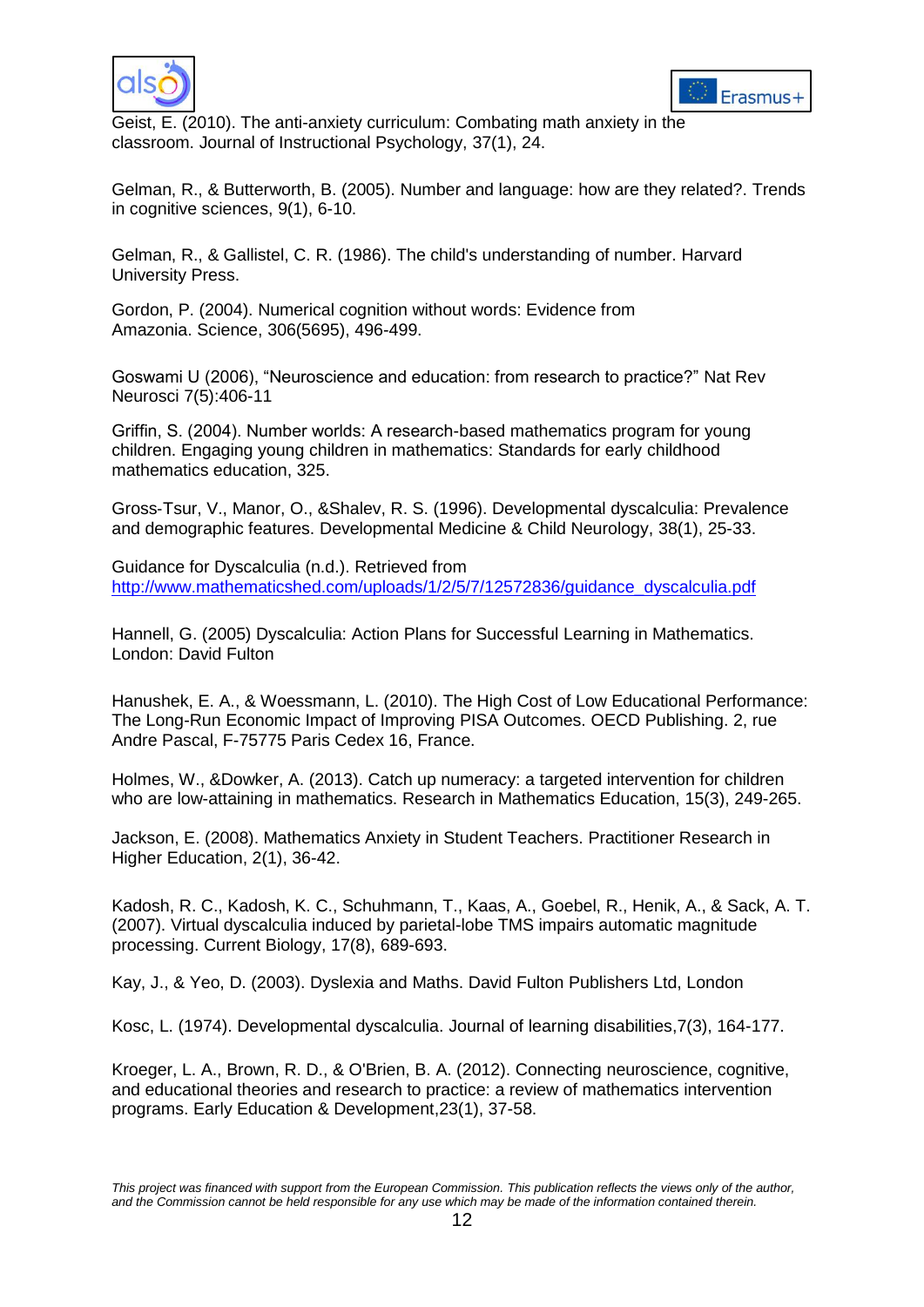



Kroeger, L. A., Brown, R. D., & O'Brien, B. A. (2012). Connecting neuroscience, cognitive, and educational theories and research to practice: a review of mathematics intervention programs. Early Education & Development,23(1), 37-58.

Lindsay, R. L., Tomazic, T., Levine, M. D., &Accardo, P. J. (2001). Attentional function as measured by a continuous performance task in children with dyscalculia. Journal of Developmental &BehavioralPediatrics, 22(5), 287-292.

Marolda, M., & Davidson, P. (2000). Mathematical learning profiles and differentiated teaching strategies. Perspectives, 26(3), 10–15.

Molko, N., Cachia, A., Riviere, D., Mangin, J-F., Bruandet, M., Le Bihan, D., Cohen, L., &Dehaene, S. (2003). Functional and structural alterations of the intraparietal sulcus in a developmental dyscalculia of genetic origin. Neuron, 40, 847–858.

Murphy, M. M., Mazzocco, M. M., Hanich, L. B., & Early, M. C. (2007). Cognitive characteristics of children with mathematics learning disability (MLD) vary as a function of the cutoff criterion used to define MLD. Journal of Learning Disabilities, 40(5), 458-478.

Mussolin, C., De Volder, A., Grandin, C., Schlögel, X., Nassogne, M. C., & Noël, M. P. (2010). Neural correlates of symbolic number comparison in developmental dyscalculia. Journal of cognitive neuroscience, 22(5), 860-874.

Nolting, P. D. (2002). Winning at mathematics: Your guide to learning mathematics through successful study skills. Bradenton, FL: Academic Success Press.

Paterson, S. J., Girelli, L., Butterworth, B., & Karmiloff‐Smith, A. (2006). Are numerical impairments syndrome specific? Evidence from Williams syndrome and Down's syndrome. Journal of Child Psychology and Psychiatry, 47(2), 190-204.

Peterson, R. L., & Pennington, B. F. (2012). Developmental dyslexia. The Lancet, 379(9830), 1997-2007.

Price, G. R., Holloway, I., Räsänen, P., Vesterinen, M., & Ansari, D. (2007). Impaired parietal magnitude processing in developmental dyscalculia. Current Biology, 17(24), R1042-R1043.

Räsänen, P., Salminen, J., Wilson, A. J., Aunio, P., & Dehaene, S. (2009). Computerassisted intervention for children with low numeracy skills. Cognitive Development, 24(4), 450-472.

Reigosa-Crespo, V., Valdés-Sosa, M., Butterworth, B., Estévez, N., Rodríguez, M., Santos, E., ...&Lage, A. (2012). Basic numerical capacities and prevalence of developmental dyscalculia: The Havana Survey. Developmental Psychology, 48(1), 123.

Rubinsten, O., &Tannock, R. (2010). Mathematics anxiety in children with developmental dyscalculia. Behavioral and Brain functions, 6(1), 46.

Rykhlevskaia, E., Uddin, L. Q., Kondos, L., & Menon, V. (2009). Neuroanatomical correlates of developmental dyscalculia: combined evidence from morphometry and tractography. The developing human brain, 172.

*This project was financed with support from the European Commission. This publication reflects the views only of the author, and the Commission cannot be held responsible for any use which may be made of the information contained therein.*